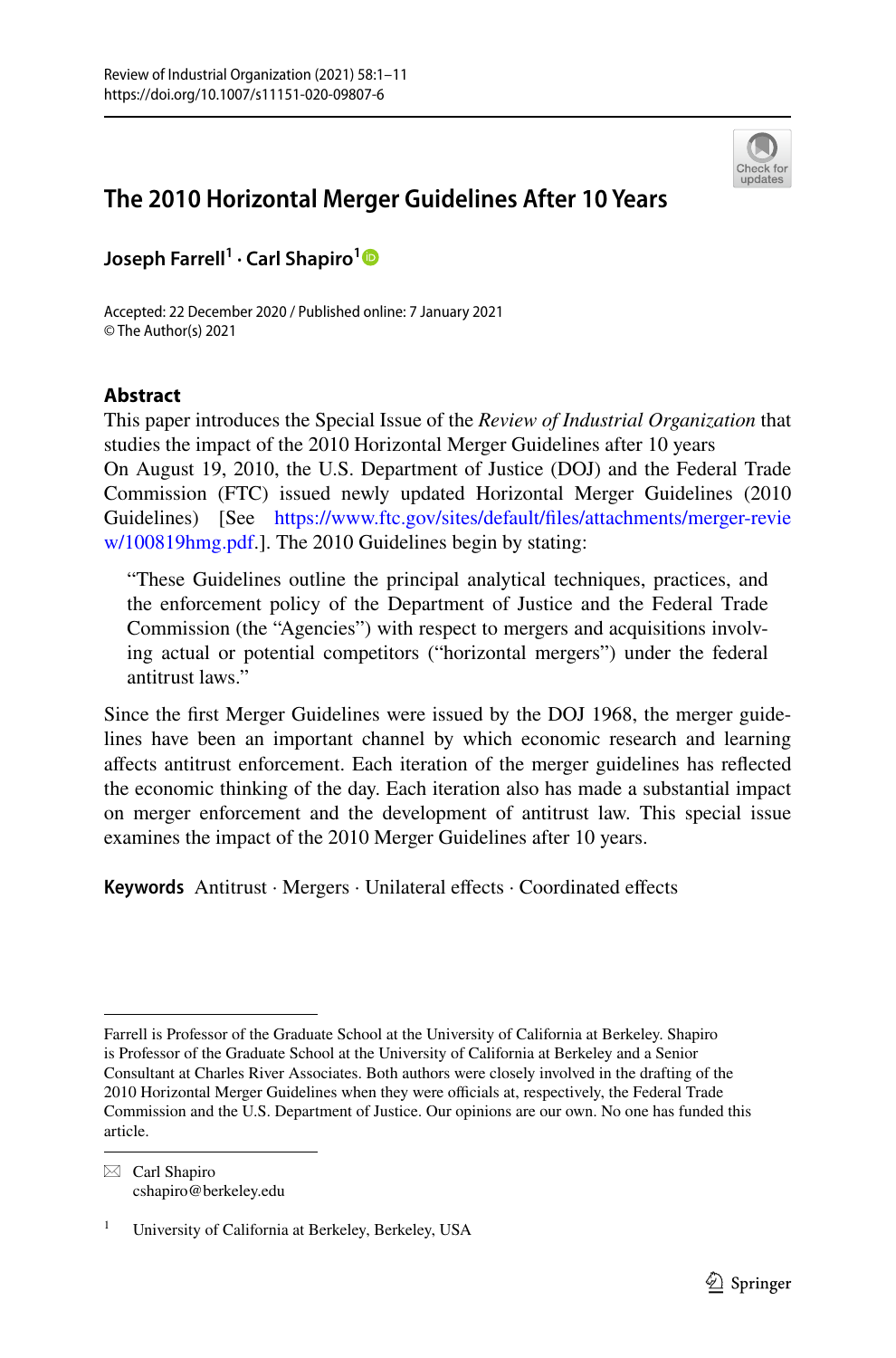## **1 Historical and Legal Context**

The proper treatment of horizontal mergers has always been a central public policy question for industrial organization economists.

The Clayton Act prohibits acquisitions where "in any line of commerce or in any activity afecting commerce in any section of the country, *the efect of such acquisition may be substantially to lessen competition*, or to tend to create a monopoly." (emphasis added)

Major mergers are reviewed *prospectively* by the DOJ or the FTC, so it is not possible to assess their impact on competition directly. Because merger review is a predictive exercise, economic analysis has come to play a central role in merger enforcement. Faced with a proposed merger, the analysis seeks to predict whether that merger "may substantially lessen competition."

In evaluating mergers, antitrust law has typically equated a substantial lessening of competition with substantial harm to customers based on diminished competition.[1](#page-1-0) This is a leading example of how antitrust law has embraced the "consumer welfare standard" in recent decades.<sup>2</sup>

A given horizontal merger thus presents a well-defned economic question: Will this merger likely harm customers rather than beneft them? Viewed this way, every horizontal merger involves a fundamental tradeoff: On the one hand, it will eliminate competition between the merging frms and lead to a more concentrated market, so it poses a risk of diminished competition. On the other hand, it may enable efficiencies that could make the merged entity a stronger rival for other frms. Williamson iden-tified this fundamental tradeoff over 50 years ago.<sup>[3](#page-1-2)</sup> Since 1968, the merger guidelines have explained how antitrust enforcers in the United States evaluate mergers and thus—implicitly or explicitly—make this tradeoff.<sup>[4](#page-1-3)</sup>

The 1968 Merger Guidelines placed great emphasis on market concentration, establishing strong presumptions against mergers that raised concentration even modestly. Those Guidelines were fundamentally changed in 1982, making merger enforcement far more lenient. After a minor update in 1984, the next major revision came in 1992, at which time they became a joint product of the DOJ and the FTC. The 1992 Guidelines greatly advanced theories of harm that were based on "unilateral effects": the elimination of competition specifically between the two merging frms. The 1982 guidelines had focused almost entirely on "coordinated efects":

<span id="page-1-0"></span><sup>&</sup>lt;sup>1</sup> For simplicity, we focus on mergers that diminish competition among sellers, so the injured parties are customers. An analogous analysis applies to mergers that diminish competition among buyers, so the injured parties are suppliers. Section 12 of the 2010 Guidelines, "Mergers of Competing Buyers," addresses that case.

<span id="page-1-1"></span><sup>&</sup>lt;sup>2</sup> Shapiro has advocated use of the "protecting competition standard" to address confusion that has grown around the "consumer welfare standard." See [http://faculty.haas.berkeley.edu/shapiro/consumerwe](http://faculty.haas.berkeley.edu/shapiro/consumerwelfarestandard.pdf) [lfarestandard.pdf](http://faculty.haas.berkeley.edu/shapiro/consumerwelfarestandard.pdf).

<span id="page-1-2"></span><sup>3</sup> Oliver Williamson (1968), "Economies as an Antitrust Defense: The Welfare Tradeofs," *American Economic Review*, 58, 18–36.

<span id="page-1-3"></span><sup>4</sup> For a discussion of the history of merger guidelines in the United States, and how the 2010 Guidelines ft into that history, see Carl Shapiro (2010) "The 2010 Merger Guidelines: From Hedgehog to Fox in Forty Years," *Antitrust Law Journal*, 77, 701–759.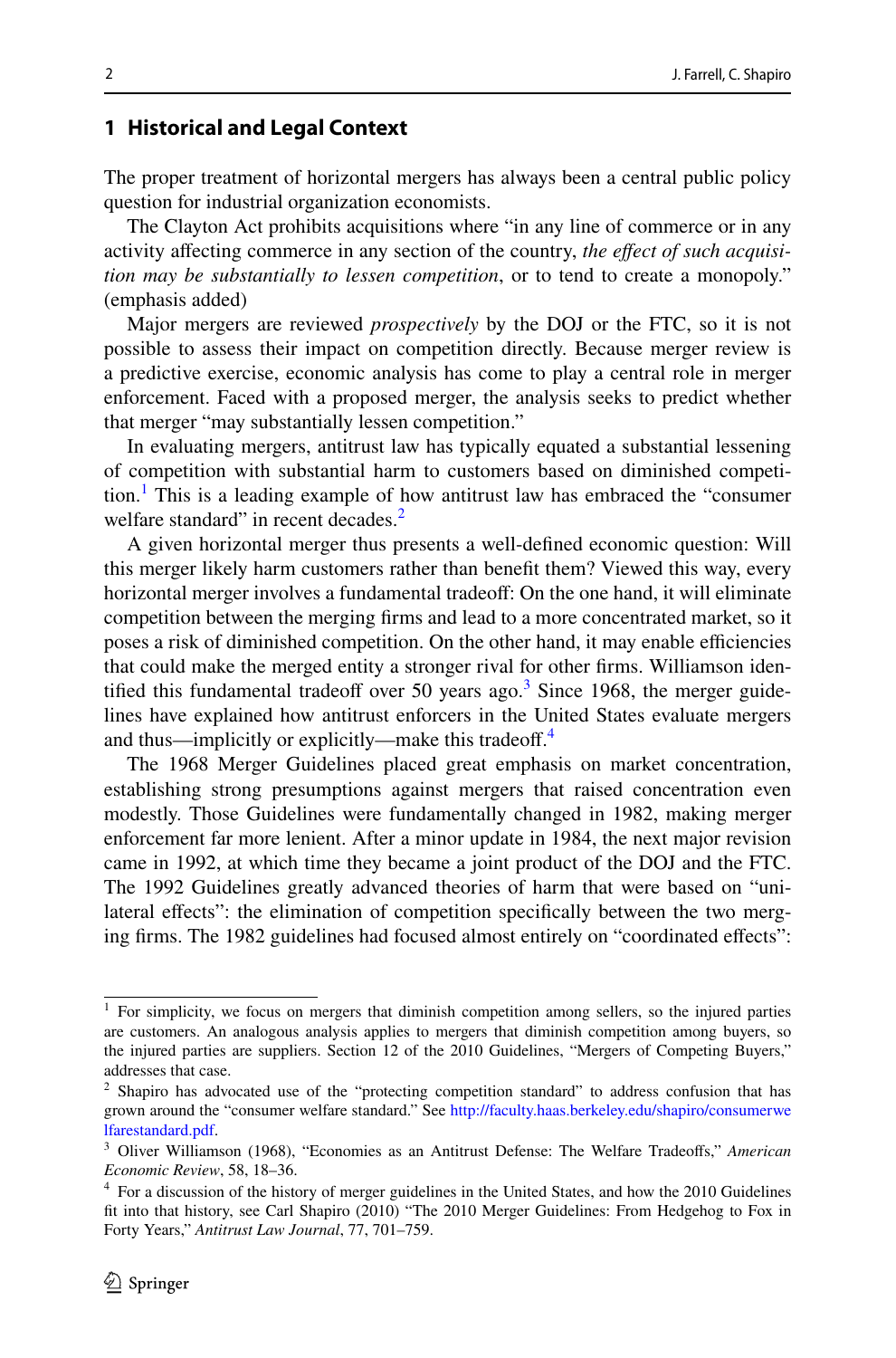3

the danger that the merger would enhance anti-competitive coordination between the merged firm and its remaining rivals. The treatment of efficiencies was updated in 1997. By and large, the 2010 Horizontal Merger Guidelines updated guidance going back to 1992. During those intervening 18 years, both economic learning and agency enforcement practice had signifcantly evolved.

The 2010 Guidelines sought to communicate more accurately how the DOJ and the FTC actually analyze horizontal mergers, which centers on the "well-defned economic question" described above. By doing so, it also sought to reinvigorate merger enforcement, within the contours of established case law, both where economic analysis had improved and also where accumulated interpretations of earlier Guidelines had made enforcement more difficult without sound reason.

At a high level, as one of us explained at the time, $\frac{5}{3}$  it was time for the Guidelines to stress the agencies' increasingly substantive focus (will the merger harm customers?—how do we know?…) rather than a process focus (frst defne markets and calculate concentration; then consider efects, then entry…) that the 1992 Guidelines (section 0.2) had suggested.

The substantive focus in turn affects the kinds of evidence that is considered (2010 Guidelines, section 2) and how that evidence is evaluated and used. This did not mean abandoning traditional processes or technique; rather, it gave them a more fexible role in the service of the fundamental substantive question, and supplemented them with other techniques and evidence, as appropriate. This can be seen in many places; for instance:

- The greater emphasis on a variety of evidence that indicates that a merger may lessen competition;
- The greater openness to identifying harm to certain targeted customers even if other customers are not harmed;
- The explicit statement that "the measurement of market shares and market concentration is not an end in itself, but is useful to the extent it illuminates the merger's likely competitive effects;"
- The clarification that relevant markets that are defined with the use of the hypothetical monopolist test (HMT) can be quite narrow, excluding a number of substitutes to the products and services that are sold by the merging frms (e.g., Guidelines Example 5), and a discussion of techniques for applying the HMT, such as critical loss analysis;
- The retention of the "structural presumption" that certain mergers that increase market concentration are likely to harm competition, based on updated HHI thresholds that more accurately refect actual enforcement practice;
- A greatly expanded treatment of unilateral efects that identify diversion ratios and margins, and their combination in the form of upward pricing pressure, as the key metrics to diagnose unilateral price effects<sup>[6](#page-2-1)</sup>;

<span id="page-2-0"></span><sup>5</sup> Shapiro, ibid.

<span id="page-2-1"></span> $<sup>6</sup>$  In discussing unilateral effects, the 1992 Guidelines (2.211) stated that when "the merging firms have</sup> a combined market share of at least thirty-fve percent" and certain other conditions hold, market share data may be relied upon to demonstrate consumer harm. This seemed in 2010 to have been overtaken by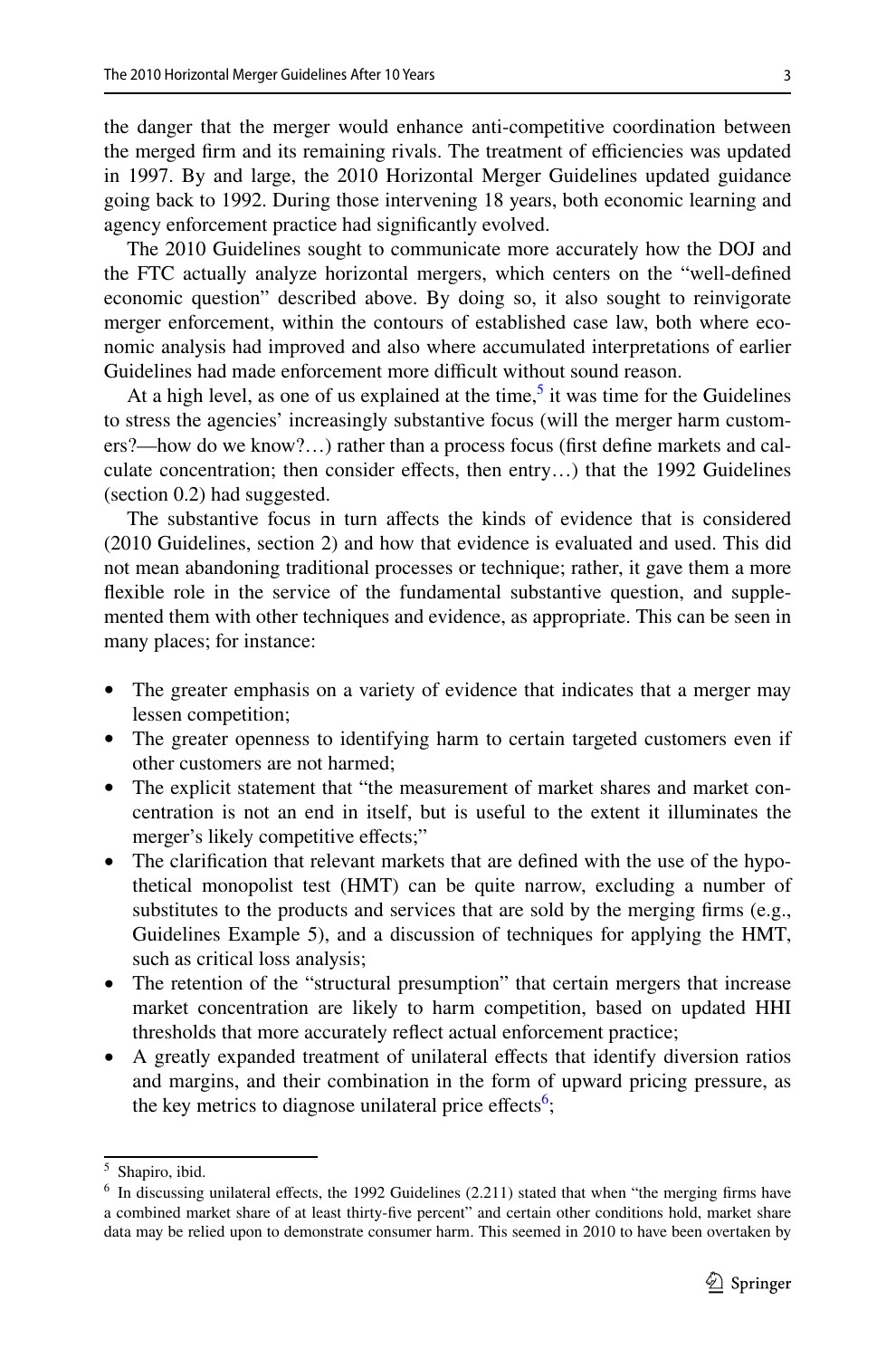- The inclusion of theories of harm in markets where prices are set by auctions or by bargaining;
- The inclusion of theories of harm based on diminished innovation;
- A more expansive treatment of coordinated efects, including not just explicit and tacit collusion but also "parallel accommodating conduct;"
- A more skeptical treatment of the entry defense, with a call for evidence of actual, recent, successful entry, and with a preference for the identifcation of specific potential entrants<sup>7</sup>;
- The inclusion of a section that addresses mergers between competing buyers; and
- The inclusion of a section that addresses partial acquisitions.

The 2010 Guidelines also modifed the "narrowest market principle." The 1992 Guidelines (Section 1.11) stated that the Agency "generally will consider the relevant product market to be the smallest group of products that satisfes [the hypothetical monopolist] test." This unexplained announcement risked committing to a methodology that would ignore important competition.

Consider a market with three diferentiated products: A, B, and C. Evidence shows that all three are signifcant substitutes for one another, but B is slightly closer to each of A and C than A and C are to one another. Depending upon the diversion ratios and gross margins, it can easily be the case that, starting with product A, one finds that  ${A, B}$  is a relevant market using the hypothetical monopolist test, and likewise that {B, C} is a relevant market if one starts with C.

Now A and C propose to merge. Under the "narrowest market principle," the HMT would generate relevant markets {A, B} and {B, C}, but *not* {A, B, C}, notwithstanding that a hypothetical monopolist over {A, B, C} would have an even greater incentive to raise prices than would a hypothetical monopolist over  ${A, B}$ or {B, C}. The 1992 Guidelines therefore would hinder if not block the Agency from challenging the merger between A and C as a three-to-two merger in the  ${A$ , B, C} market. The Agency would thus be hindered or blocked from establishing its prima facie case based on the increase in the HHI in the {A, B, C} market from 3333 to 5555. Indeed, advocates for the merger would emphasize that "B is the closest substitute to A" (and likewise to C) and stress that "A and C are not even in the same relevant market!"

To avoid that kind of error, Section 4.1 in 2010 Guidelines gives the agencies the flexibility to define the market in this example as  $\{A, B, C\}$ . The key passage states: "The hypothetical monopolist test ensures that markets are not defned too narrowly, but it does not lead to a single relevant market. The Agencies may evaluate a merger

Footnote 6 (continued)

advances in understanding of unilateral efects, but was also problematic in that it was misread by some merger advocates as ruling out unilateral effects from mergers with combined share below that threshold. It was thus abandoned.

<span id="page-3-0"></span> $<sup>7</sup>$  The 2010 Guidelines also dropped the 1992 Guidelines' discussion of a 2-year threshold for timeliness</sup> of entry, which risked becoming interpreted as permission for anticompetitive efects lasting that long.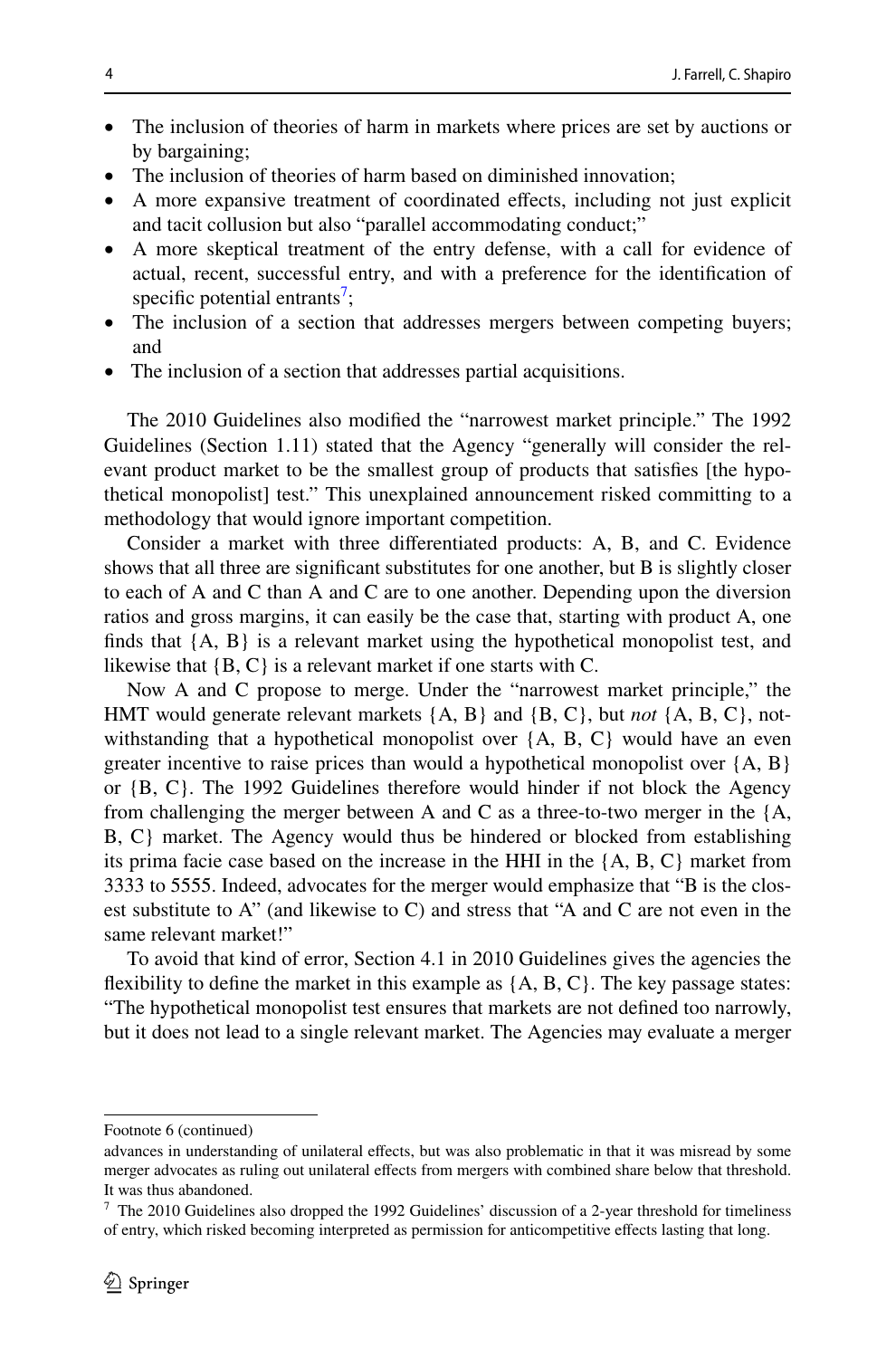*in any relevant market satisfying the test*, guided by the overarching principle that the purpose of defning the market and measuring market shares is to illuminate the evaluation of competitive effects."<sup>[8](#page-4-0)</sup> (emphasis added)

However, defning markets too broadly can also lead to errors. Because "the relative signifcance of more distant substitutes is apt to be overstated by their share of sales," the inclusion of distant substitutes can bias inferences from market shares. In evaluating a merger between two motorcycle producers (Guidelines Examples 4 and 7), if one includes "cars" in the market, the resulting market shares would greatly overstate the competitive signifcance of car manufacturers relative to that of other motorcycle manufacturers (a bias that could incorrectly make the merger look either more troubling or less so, depending on whether a merging motorcycle manufacturer also makes many cars). Thus the 2010 Guidelines retain the principle that "when the Agencies rely on market shares and concentration, they *usually* do so in the smallest relevant market satisfying the hypothetical monopolist test." (emphasis added)

The papers in this special issue address many of these specifc topics, based on 10 years of experience with the 2010 Merger Guidelines.

## <span id="page-4-1"></span>**2 Individual Papers in this Special Issue**

The frst two papers in this special issue discuss the 2010 Guidelines from the perspective of the DOJ and the FTC respectively. These two papers are invaluable especially because so much merger enforcement is not visible to the public, as it involves confdential information and the antitrust agencies seldom explain publicly their reasons when they do not bring an enforcement action. Both papers report that the 2010 Guidelines continue to provide an accurate description of how the two agencies analyze horizontal mergers. Both papers emphasize the centrality of Section [2](#page-4-1) of the 2010 HMGs—"Evidence of Anticompetitive Efects" – to merger investigations.

"Ten Years of the 2010 HMG: A Perspective from the Department of Justice," by Craig Peters and Jeff Wilder

Craig Peters and Jeff Wilder report on the DOJ experience with the 2010 Guidelines over the past 10 years. They summarize the DOJ perspective this way: "In our view, the 2010 HMG have aged well. They continue accurately to describe Agency practice and refect current legal and economic principles of antitrust. Over the past 10 years, the 2010 HMG have only grown in force, as a number of courts have issued opinions endorsing the Agencies' analytical approach to horizontal merger enforcement as outlined in the 2010 HMG."

<span id="page-4-0"></span><sup>&</sup>lt;sup>8</sup> If the HMT is satisfied for a set of substitute products, it will also be satisfied if another substitute is added to that set. Some judgment is thus needed to decide what relevant market is most informative in a given case. This passage from the 2010 Guidelines explains the principle that should be used when exercising that judgment.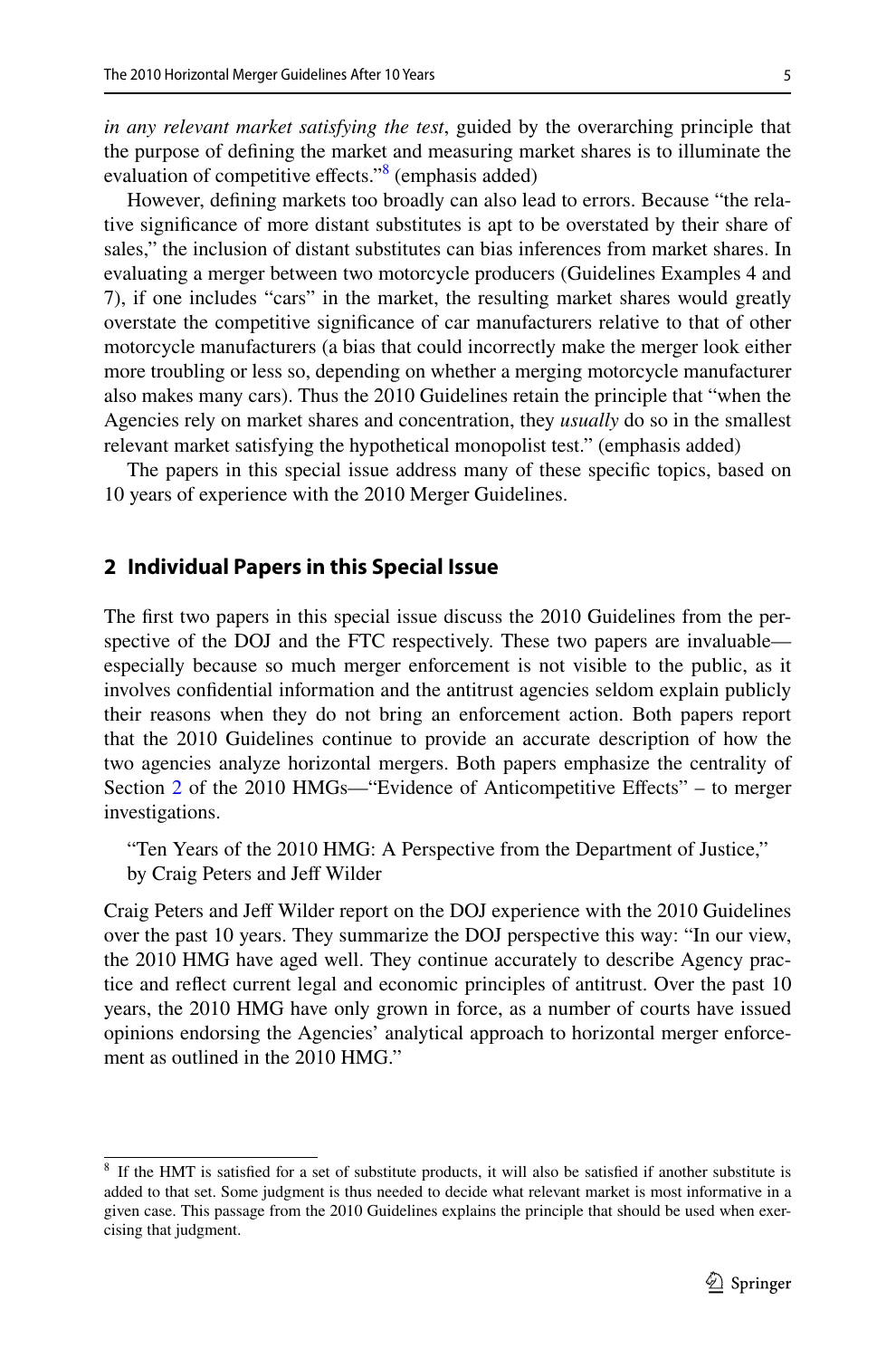Peters and Wilder report that from August 2010 through the frst quarter of 2020, the DOJ fled 91 complaints in federal court, 71 of which involved consent decrees that resolved the DOJ's concerns, and 20 of which were "litigation" complaints. They dismiss concerns that the 2010 Guidelines would reduce the ability of the DOJ to challenge mergers based on their impact on market concentration; they cite data and state: "The structural presumption has remained an important element in the Division's horizontal merger cases in the years since." They further report: "In all six of the litigated Division horizontal merger cases that yielded a judicial opinion, the opinions directly cited the 2010 HMG concentration thresholds." They go on to detail various ways in which DOJ merger enforcement has tracked the 2010 Guidelines. Their section on how the DOJ has continue to improve its evaluation of unilateral price efects, following Section 6.1 from the 2010 Guidelines, is especially valuable for antitrust economists.

"The 2010 Horizontal Merger Guidelines at Ten: A View from the FTC's Bureau of Economics," by Alison Oldale, Joel Schrag, Christopher Taylor

Alison Oldale, Joel Schrag, and Christopher Taylor report on the FTC experience with the 2010 Guidelines over the past 10 years. Their overall view is that "the revised Guidelines have contributed positively to the Commission's merger enforcement program." (abstract) Like their DOJ counterparts, they emphasize that Section 2 of the 2010 HMGs, "Evidence of Competitive Efects," has proven to be a very valuable addition to the Guidelines, because it continues to refect actual FTC practice in assessing mergers and because it helps guide and frame many merger investigations. They detail a number of examples that establish this point.

These authors also confrm what experienced practitioners know: There is a signifcant distinction between how mergers are investigated and how they are evaluated in court. Merger litigation places considerable weight on market defnition and market shares: the means by which the government establishes a prima facie case that the merger is likely to substantially harm competition. The FTC authors explain that market defnition and market concentration often play a much smaller role in merger investigations: "If direct evidence of the likely efects of a merger is available, less direct inferences from structural measures of concentration may add little to the analysis and therefore may be of secondary importance in investigations."

The authors go on to explain how the FTC has implemented Section 6 of the HMGs when evaluating mergers where the primary concern is with unilateral efects, "which represent the bulk of Commission merger cases in recent years." These examples help bring alive the analytical techniques that are described in Section 6 of the HMG and show how they work in practice. They indicate that Section 7 of the 2010 HMGs, "Coordinated Efects," has had less impact, in part because "there may be some confusion" about how to interpret the concept of parallel accommodating conduct.

"Judicial Response to the 2010 Horizontal Merger Guidelines," by Carl Shapiro and Howard Shelanski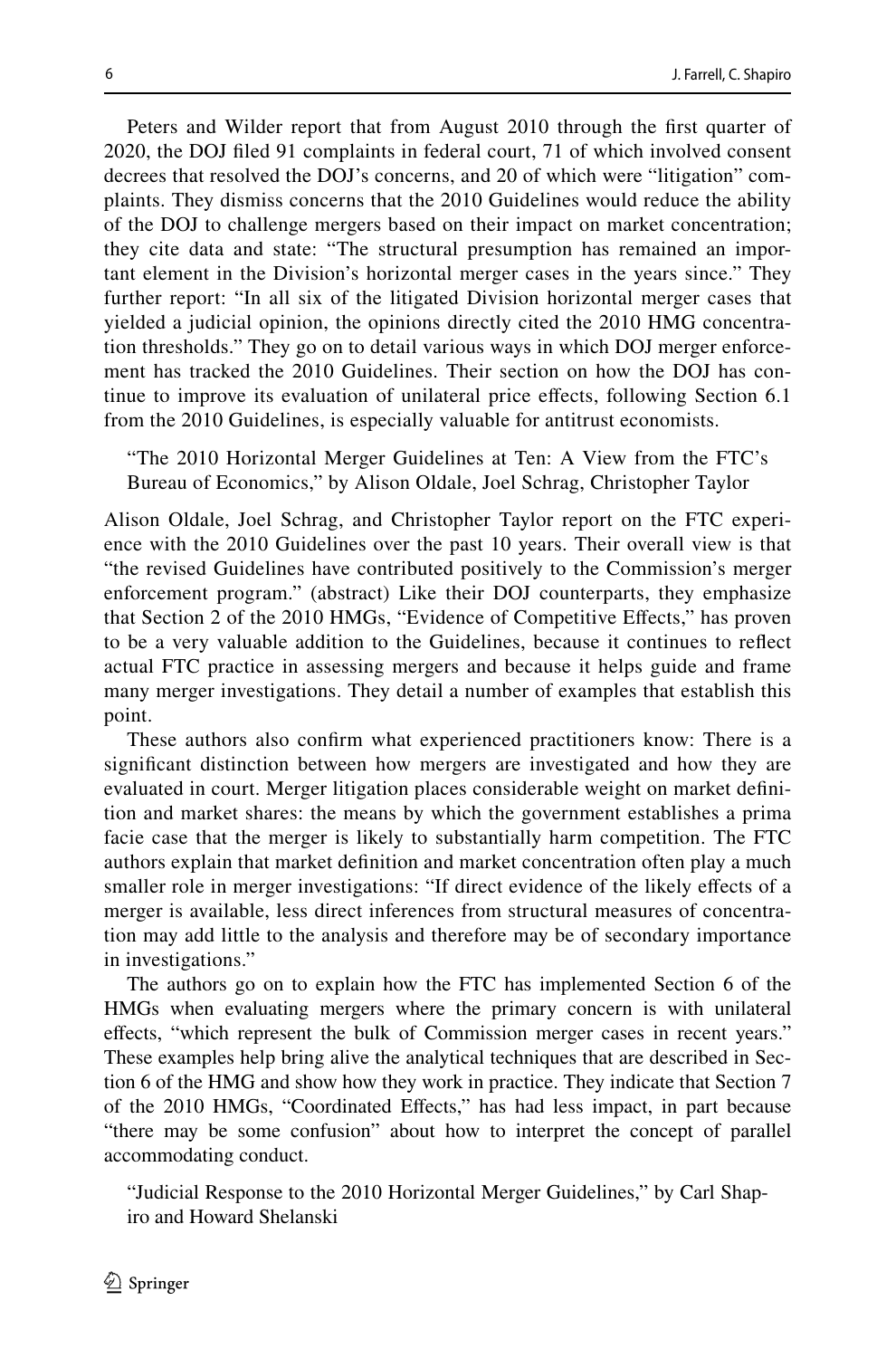Shapiro and Shelanski focus on how the 2010 Guidelines have fared in court. Historically, the merger guidelines have been treated with respect by the courts, and have (gradually) infuenced the development of the case law. Shapiro and Shelanski observe this same pattern for the 2010 Guidelines. They fnd an especially clear shift in how the courts have analyzed unilateral efects. After the DOJ's 2004 loss in its challenge to Oracle's acquisition of PeopleSoft, the DOJ was skittish about challenging mergers based on unilateral efects, and the ability of the government to win in court based on showing signifcant head-to-head competition between the merging parties was in doubt.

That reluctance dramatically changed following the release and application of the 2010 HMGs—starting with the DOJ's 2011 success in blocking H&R Block proposed acquisition of TaxACT.

Other areas where the 2010 Merger Guidelines have supported stronger antitrust enforcement include market defnition, with clarifcations of how to implement the hypothetical monopolist test properly—including defning markets around targeted customers—and greater skepticism towards arguments by the merging parties that entry will replace the competition that is lost through the merger.

In contrast, the expanded treatment of coordinated efects that is found in the 2010 Guidelines—including "parallel accommodating conduct" as a form of coordination—has not yet had a signifcant impact on the case law.

"The 2010 HMGs After Ten Years: Where Do We Go From Here?" by Steven Salop and Fiona Scott Morton

Salop and Scott Morton build on the 2010 Guidelines by identifying further changes that they believe would support stricter merger enforcement. Their starting point is that Congress intended to prohibit mergers that "may" substantially lessen competition; consequently, efective merger enforcement should not place an undue burden of proof on the government to prevail in court when challenging a merger—especially given the resource constraints that face the government. They acknowledge that some of the changes that they advocate would require new legislation—and not merely a change in merger enforcement policy at the DOJ and the FTC.

Salop and Scott Morton recommend creating a presumption against mergers that generate a Gross Upward Pricing Pressure Index (GUPPI) of more than 10%—with no safe harbor based on a low GUPPI. They also favor reversing the increase in the HHI thresholds that was made in the 2010 Guidelines. Complementing these changes, they recommend expanding potential competition analysis to take a tougher approach to mergers between frms that might compete in the future. In particular, they urge the agencies and the courts to focus on the expected impact of possible future competition between the two merging frms—not just on its probability.

Salop and Scott Morton call to "improve the analysis of coordinated effects" as one way to support stricter merger enforcement. They justify this recommendation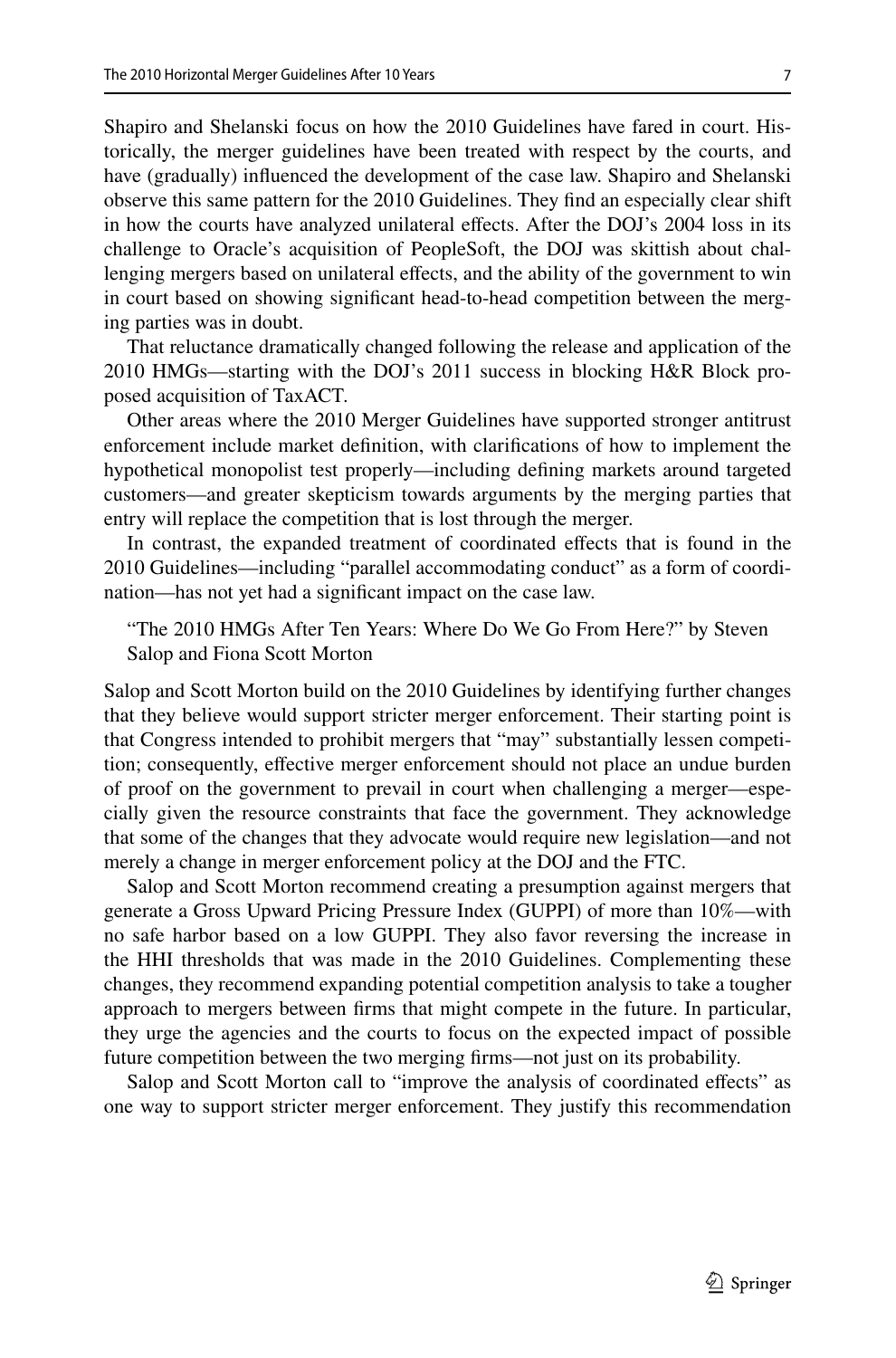in part to address what they see as a growing danger of algorithmic coordination.<sup>[9](#page-7-0)</sup> They point out that "except where there is a maverick, coordinated efects analysis has been stuck in a process of weighing a checklist of facilitating and complicating market factors." However, they do not indicate how their desired improvement can be accomplished—other than to recommend a presumption against mergers that involve the acquisition of a "maverick." Further economic research on this topic could be quite valuable—and arguably necessary—to identify workable and efective improvements in the treatment of coordinated efects that could be written into future merger guidelines.

Salop and Scott Morton recommend adding a section to the HMGs to address common ownership by fnancial funds. This would be a natural extension of Section 13 in the 2010 HMGs, "Partial Acquisitions," which introduced the issue of partial ownership into the HMGs.

"Natural Oligopoly Responses and Coordinated Effects in Merger Analysis," by Joseph Farrell and Jonathan Baker

Farrell and Baker argue that coordinated effects should be understood in the 2010 Guidelines' broad sense: the competitive implications of rivals' responses to oligopolists' price changes. For example, if a frm cuts its price, it probably intends to gain volume from rivals, and that gain can be largely neutralized if those rivals match the price cut.

Farrell and Baker argue that earlier Guidelines—and the way that the game theory revolution in industrial organization economics played out over the past 40 years inadvertently caused a focus that was too exclusively on two ways to think of oligopoly: Since the 1992 Guidelines, "unilateral efects" are almost always modeled as Nash equilibria in simultaneous-move games, in which each player takes its rivals' moves as given. "Coordinated efects," by contrast, hinge on rivals' responses, but the standard supergame approach emphasizes conscious common understanding and purposive deterrence of deviations, and its standard model often drastically overpredicts highly collusive (such as shared monopoly) outcomes. Farrell and Baker frst suggest making that standard model more fexible and realistic by allowing for stochastic transitions between cooperative and competitive states.

They then turn to what the 2010 Guidelines (Section 7) call "parallel accommodating conduct": a pattern of competitive responses that is "individually rational, and not motivated by retaliation or deterrence nor intended to sustain an agreedupon market outcome, but nevertheless emboldens price increases and weakens competitive incentives to reduce prices." Farrell and Baker develop this concept by considering Stackelberg leader-and-follower price dynamics, which they argue may often align with frms' "non-purposive" responses. They show how the strength of the "emboldening/weakening" efect relates to the familiar antitrust concept of diversion ratios, and illustrate by simulating two simple three-to-two mergers.

<span id="page-7-0"></span><sup>9</sup> See, for example, Emilio Calvano, Giacomo Calzolari, Vincenzo Denicolò, and Sergio Pastorello (2020), "Artifcial Intelligence, Algorithmic Pricing, and Collusion," 110 *American Economic Review* 3267–3297.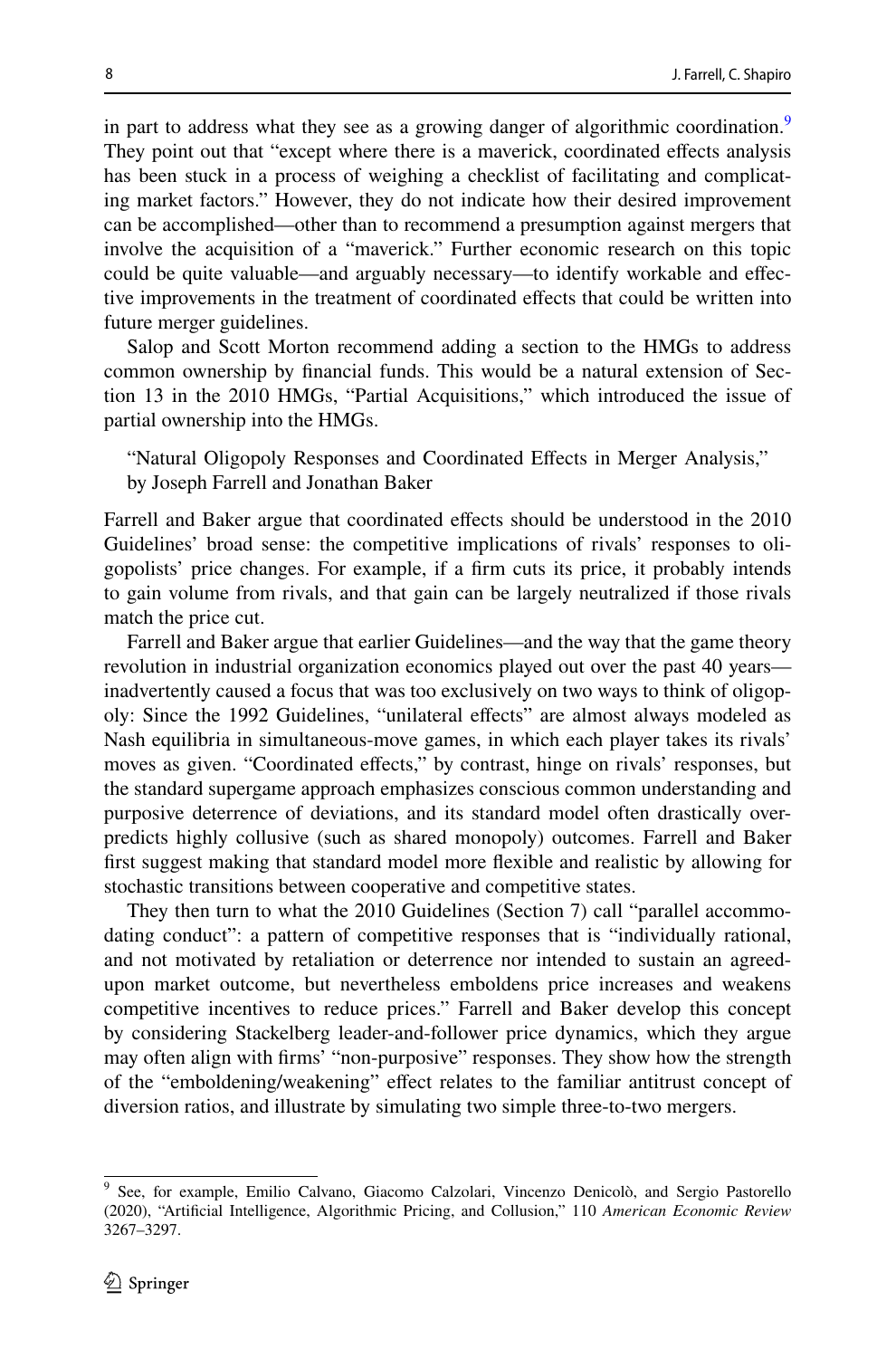"Quantitative Methods for Evaluating the Unilateral Efects of Mergers," by Nathan Miller & Gloria Sheu

The fnal three papers focus on the analysis of unilateral efects: the section of the 2010 Guidelines that has received by far the most attention in recent years in the economics literature.

Miller and Sheu provide an extremely valuable guide to the methods that are actually used in practice to assess unilateral effects, as updated and expanded in the 2010 Guidelines. They "describe the quantitative modeling techniques that are used in horizontal merger review for the evaluation of unilateral efects, and discuss how the 2010 Horizontal Merger Guidelines helped legitimize these methods and motivate scholarly research." As they point out, "the modeling techniques we describe here are the result of an ongoing interplay between current academic research and antitrust practice." Miller and Sheu's impressive treatment is both sophisticated and accessible.

Miller and Sheu consider pricing competition in markets with diferentiated products, procurement auctions, and quantity competition in markets with homogeneous products. For each topic, they demonstrate the basic theory that has been developed in the academic literature and explain how that theory is implemented in practice. By far the most work involves pricing competition in markets with diferentiated products. Miller and Sheu explore in depth the relationship between measures of upward pricing pressure, pass-through rates, and the price efects of mergers that are based on a full merger simulation. They make a convincing case that measures of upward pricing pressure often can be used to generate a frst-order approximation of the merger simulation's predictions of a merger's impact on prices. They recom-mend a presumption against mergers that increase the HHI by at least 200 points.<sup>[10](#page-8-0)</sup>

"Mergers with Diferentiated Products: Where Do We Stand?" by Tommaso Valletti & Hans Zenger

This paper also focuses on unilateral efects—including efects on innovation—with the use of illustrations from a number of European merger cases. Valletti and Zenger emphasize that the analytical techniques that relate to unilateral efects that were introduced, clarifed, or emphasized in the 2010 Guidelines have since evolved into standard practice: both in the United States and in Europe. The 2010 Guidelines helped spur the evolution toward a greater use of economic tools in merger assessment that was already ongoing in 2010 at the European Commission.

Valletti and Zenger helpfully introduce the idea of "implied market shares" that are associated with diversion ratios between the products that are sold by the

<span id="page-8-0"></span><sup>&</sup>lt;sup>10</sup> Their elegant solution is to establish a presumption against mergers for which the post-merger HHI exceeds 2500 or for which the HHI increases by at least 200 points. The presumption based on the postmerger *level* of the HHI would capture mergers that may substantially harm competition based on *coordinated* effects, and the screen based on the change in the HHI would capture mergers that may harm competition based on *unilateral* efects. On the latter, see Volcker Nocke and Michael Whinston (2020), "Concentration Screens for Horizontal Mergers." For comparison, the 2010 Guidelines (Section 5.3) describe presumptions when *both* the level and the increase in the HHI are substantial.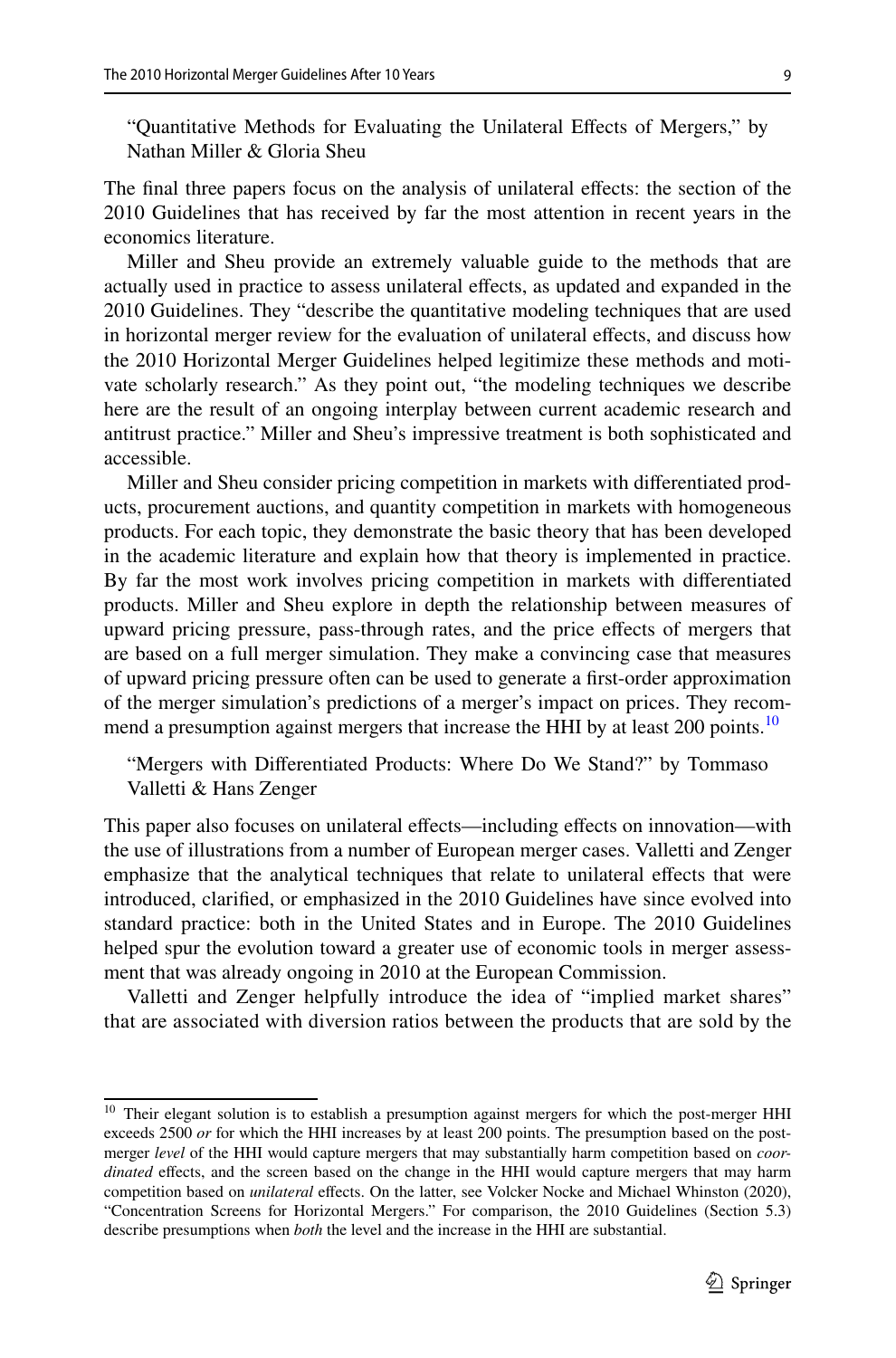two merging frms. These are the market shares that would give the same diversion ratios if diversion were proportional to market share. Many observers who are familiar with using market shares may fnd these "implied market shares" more intuitive and easier to interpret than are diversion ratios. They explain the practical virtues of two tools that have seen much greater usage in Europe since 2010: the Gross Upward Pricing Pressure Index (GUPPI) and the Compensating Marginal Cost Reduction (CMCR). In some cases, the European Commission has used these tools at the initial screening stage, and later use merger simulation to inform its fnal decision.

Valletti and Zenger go on to offer a highly instructive "comparative analysis" of the various analytical tools that are used to assess unilateral price efects. As they point out, there is a tradeoff between complexity and precision: The more complex and more precise tools—notably merger simulation—require more data and more assumptions. GUPPIs tend to understate a merger's impact on price by ignoring feedback efects. They report that at the European Commission there has been a trend toward using merger simulation with linear demand—in contrast with the U.K. Competition and Markets Authority, which has more often relied on price pressure indices.

Valletti and Zenger also discuss at length unilateral *innovation* efects; the authors build on Section 6.4 in the 2010 Guidelines, which introduced innovation efects into the HMGs. They demonstrate how much progress has been made in this area over the past 10 years: both in the academic literature and in practice. While innovation effects are inherently difficult to predict, we have much more experience evaluating these efects now than we did prior to the release of the 2010 Guidelines.

"Efects of the 2010 Horizontal Merger Guidelines on Merger Review, Based on Ten Years of Practical Experience," by Dennis Carlton & Mark Israel

The third and fnal paper that focuses on unilateral efects ofers a contrarian view: Carlton and Israel articulate many of the arguments that merging frms typically make in defense of their deals. The authors support the exercise of defning relevant markets and measuring market shares to establish safe harbors, but *not* to establish strong anti-competitive presumptions: "a fnding that a market has a large number of signifcant competitors should be a safe harbor for a merger, but fnding high market shares for the merging parties should, at most, point to the need for further analysis and should create, at most, a weak presumption in favor of fnding harm from the merger."

Carlton and Israel also express considerable skepticism about price pressure tools such as upward pricing pressure (UPP), stating: "we believe UPP has been overused, leading the agencies to focus scarce investigative time and resources on UPP even when more direct evidence from natural experiments is available." They further state: "UPP analysis is a type of (incomplete) structural approach. A superior structural approach is merger simulation." They further assert that "the attention UPP has garnered detracts from the use of 'natural experiments,' which